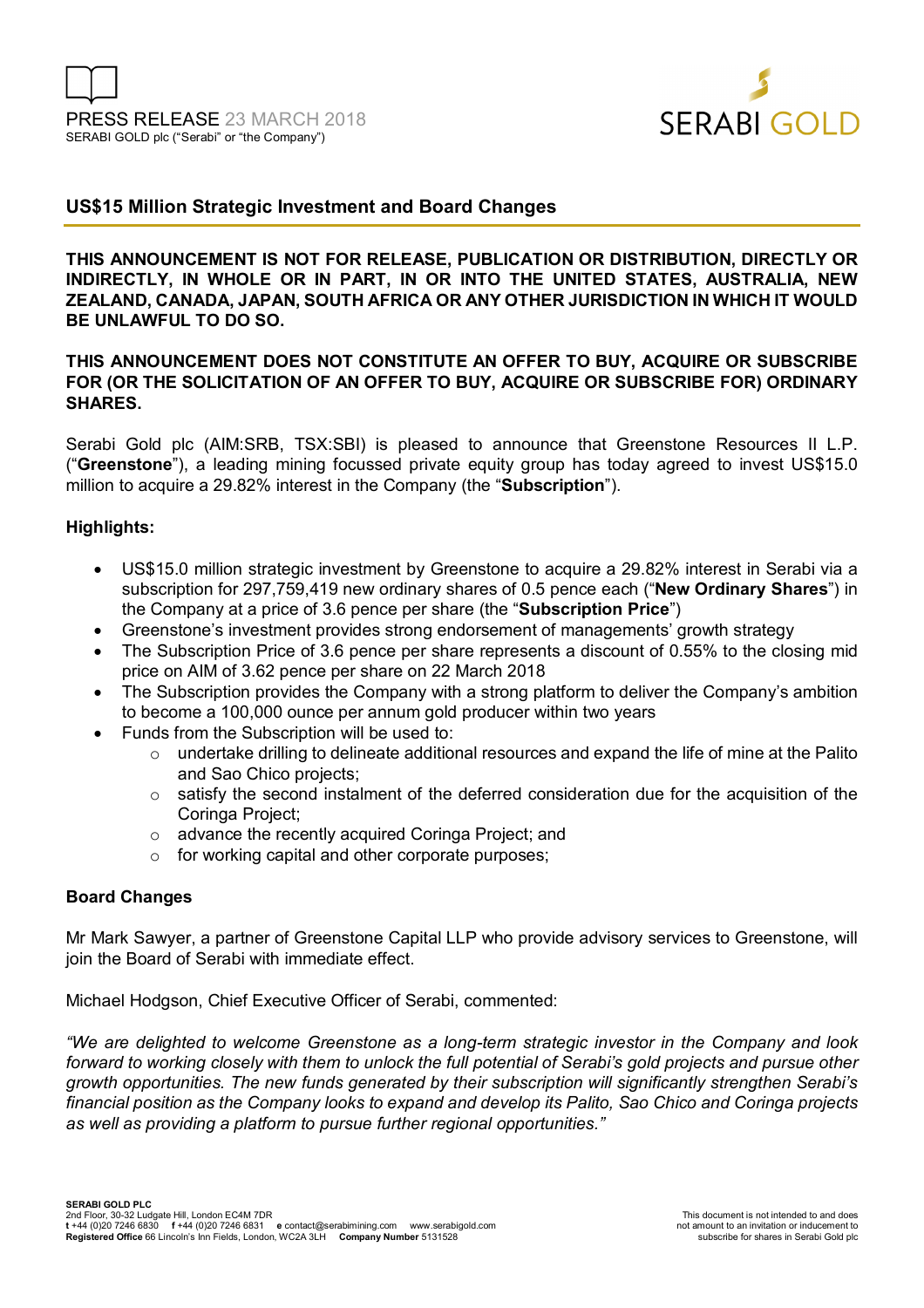



This announcement contains inside information for the purposes of Article 7 of the EU Regulation 596/2014. The person who arranged for the release of this announcement on behalf of the Company was Clive Line, Director.

#### **Enquiries**

**SERABI GOLD plc** 

**Michael Hodgson t** +44 (0)20 7246 6830<br>Chief Executive **m** +44 (0)7799 473621 m +44 (0)7799 473621 **Clive Line t** +44 (0)20 7246 6830

Finance Director **m** +44 (0)7710 151692

**e** contact@serabigold.com

www.serabigold.com

**BEAUMONT CORNISH Limited** 

**Nominated Adviser & Financial Adviser**  Roland Cornish **t** +44 (0)20 7628 3396 Michael Cornish **t** +44 (0)20 7628 3396

#### **PEEL HUNT LLP**

**UK Broker** Ross Allister **t** +44 (0)20 7418 8900

**Blytheweigh UK Financial PR**  Tim Blythe **t** +44 (0)20 7138 3204

James Bavister **t** +44 (0)20 7418 8900

 $t +44 (0)20 7138 32$ 

Copies of this announcement are available from the Company's website at www.serabigold.com.

Neither the Toronto Stock Exchange, nor any other securities regulatory authority, has approved or disapproved of the contents of this announcement.

## **Background to and reasons for the Subscription**

The Company has been developing and operating the Palito Mining Complex since 2013 and management considers that production from the current Palito and Sao Chico orebodies has now reached a sustainable, steady state at approximately 40,000 ounces of gold production per annum. The Company however recognises that whilst it can be cash generative and profitable at these levels of production, it needs to grow in order to attract a wider investor base and generate long term value for shareholders.

Between 2008 and 2011, the Company undertook near-mine exploration activity which generated a number of discoveries within approximately four kilometres of the current Palito orebody and process plant. Management have seen these as an initial platform for resource growth and additional satellite orebodies which could provide incremental opportunities for mineral resource and production growth. However, with cash flow from the current operations being utilised to repay debt obligations the Company has had limited opportunity to develop these discoveries. An 8,000 metre drill programme was commenced in November 2017 to further evaluate these discoveries.

In the vicinity of the Sao Chico orebody, the Company has undertaken some additional exploration activity since acquiring the property in July 2013, but the understanding of the wider area is limited. With a number of historic areas of artisanal mining and some significant anomalous areas highlighted by geophysics, the Company considers the area around Sao Chico to be highly prospective and would like to extend exploration across a five kilometre shear zone around the Sao Chico orebody.

In December 2017, the Company announced the acquisition of the Coringa gold project ("**Coringa**"), located approximately 200 kilometres to the south of the Palito Mining Complex. The Company paid an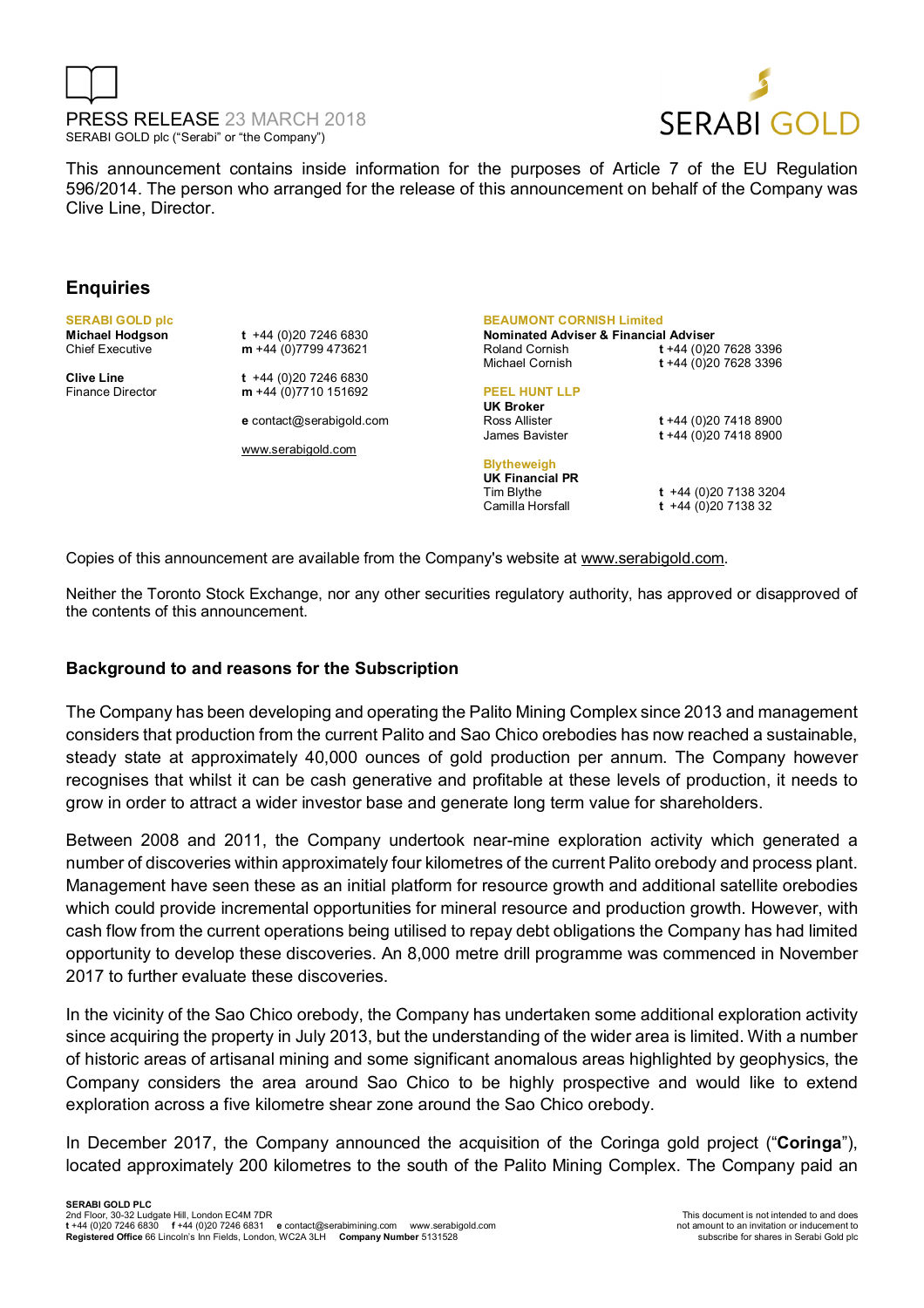



initial US\$5.0 million instalment to the vendor and was due to make a further instalment payment of US\$5.0 million on or before 22 March 2018. The final instalment of US\$12.0 million is payable on first gold production or 22 December 2019 whichever is earlier. Coringa hosts a declared Mineral Resource of 376,000 ounces of gold and a feasibility study report published in September 2017 projected average annual production of 32,000 ounces per annum with an average all-in sustaining cost of US\$786 per ounce.

Coringa is currently in the permitting stage but is, in the short term, increasing the working capital needs of the Company. The Company hopes that it can be in the position to commence development and construction of the project during 2019 with first gold production being realised during the early part of 2020, assuming the necessary permits and licences can be obtained at the appropriate times. An earlier study of Coringa, published on 13 May 2015 in accordance with the reporting requirements of the standards of NI 43-101, estimated a total mineral resource of approximately 900,000 ounces. The Company is of the view that the most recent Coringa resource estimate (published on 8 September 2017 prior to the acquisition of Coringa by Serabi) and also prepared in accordance with the reporting requirements of the standards of NI 43-101, excluded a number of previously reported estimated areas that had been included in the earlier May 2015 estimation. The Company is therefore of the view that a modest drill programme over some of these areas could quickly allow additional mineral resources to be reinstated increasing the mine life, the overall project economics and potentially the projected annual production rates. Whilst the Company is obtaining the necessary permits it will also conduct further studies to optimise mine and development plans for the project and fully assess the synergies that can be realised with the Company's existing operations.

Management is of the view that development decisions for the Palito Mining Complex and Coringa are closely linked and it is therefore important to increase understanding of the growth potential around the Palito and Sao Chico orebodies as these will affect capital procurement and development decisions for both the Palito Mining Complex and Coringa. As such, it is imperative to advance exploration activities as quickly as possible in order to progress the objective of building long term sustainable value for shareholders.

Greenstone is a respected and experienced private equity fund focussed solely on mining. As such, the Subscription is considered to be an endorsement of Serabi, its management, its projects and its strategy for achieving growth and building value.

With a clear pathway to achieving growth, a strong balance sheet and a supportive shareholder base, the Company considers the Subscription represents a transformative event, that will allow it to accelerate its growth plans, place it in a strong position when considering further acquisitions and create the critical mass that is important when looking to maximise the financing options available to the Company to advance, develop and grow its gold projects.

## **Details of the Subscription**

Under the terms of the Subscription, Greenstone has conditionally agreed to subscribe for 297,759,419 New Ordinary Shares at a price of 3.6 pence per share (the "**Subscription Price**"). The New Ordinary Shares to be issued pursuant to the Subscription will rank *pari passu* with the existing Ordinary Shares. Application will be made to the London Stock Exchange for the Subscription Shares to be admitted to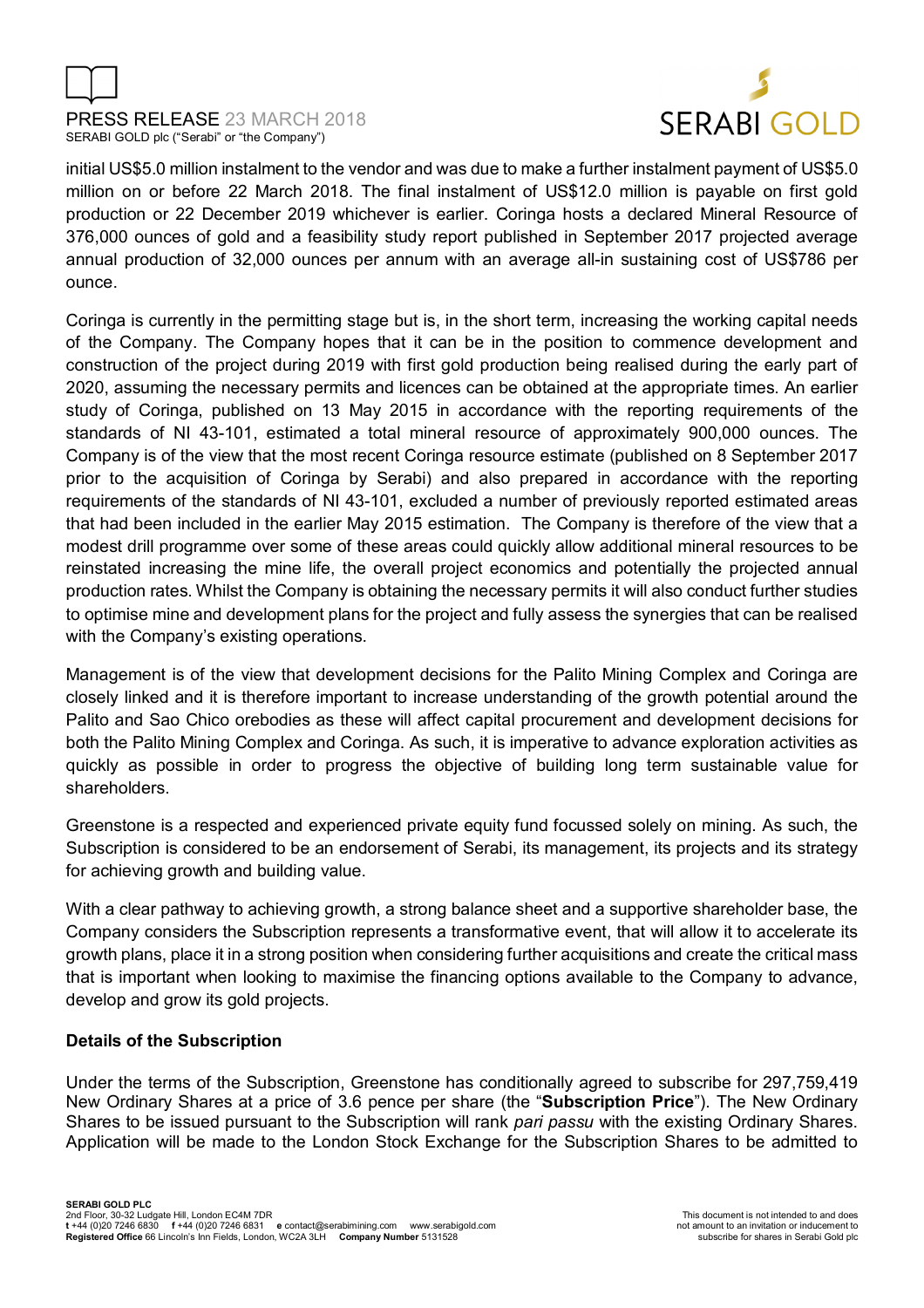



trading on AIM (**"Admission"**) and listed for trading on the TSX. Completion of the Subscription and Admission is expected to take place at 8:00 a.m. on or around 12 April 2018.

The Greenstone Subscription is conditional*, inter alia*, on the receipt of a conditional approval letter from the Toronto Stock Exchange in respect of the issuance and listing of the Subscription Shares and the Company applying for the Subscription Shares to be admitted to trading on AIM.

Pursuant to the Subscription, the Company has given certain warranties relating to the Group and the operations of the Group and to pay certain costs incurred by Greenstone in connection with the Subscription.

The Directors intend to use the proceeds from the Subscription as follows:

| Use of proceeds                                               |                |
|---------------------------------------------------------------|----------------|
| Second Installment of acquisition payment for Coringa project | US\$5m         |
| 2018 Working Capital for Coringa                              | US\$4m         |
| Expansion of Drilling programme Palito and Sao Chico          | <b>US\$4m</b>  |
| <b>Corporate Working Capital</b>                              | <b>US\$2m</b>  |
| Total                                                         | <b>US\$15m</b> |

Under the Company's existing authorities as granted at the 2017 Annual General Meeting, the Company is authorised to issue up to 347,585,202 New Ordinary Shares free of pre-meption rights (the "**Existing Authority**"). Accordingly, the Company will use the Existing Authority to issue the New Ordinary Shares to Greenstone pursuant to the Subscription Agreement.

The Company continues to take market soundings with institutional investors via its brokers concerning a possible further issue of new Ordinary Shares in the short term. Any such issue of new Ordinary Shares would depend upon market demand and be subject to the approval by the Company's Shareholders of the requisite authorities at a General Meeting. Should the Company decide to proceed with any such further issue, an announcement will be made in due course.

## **Operational and Financial Update**

As reported by the Company in a news release dated 18 January 2018, the Company reported gold production for the fourth quarter of 2017 of 9,337 ounces and total gold production for 2017 of 37,004 ounces. It has provided guidance that production for 2018 will exceed that of 2017 and be up to 40,000 ounces.

On 23 January 2018, the Company announced that it had received an additional US\$3 million loan from Sprott Resource Lending Partnership to provide additional working capital for the Company and in particular to replace funds it had used to make the initial US\$5 million cash payment, made on 21 December 2017, in connection with the acquisition of the Coringa gold project.

During the first two months of 2018, the Company's operations have performed in line with management's expectations and the Company's guidance.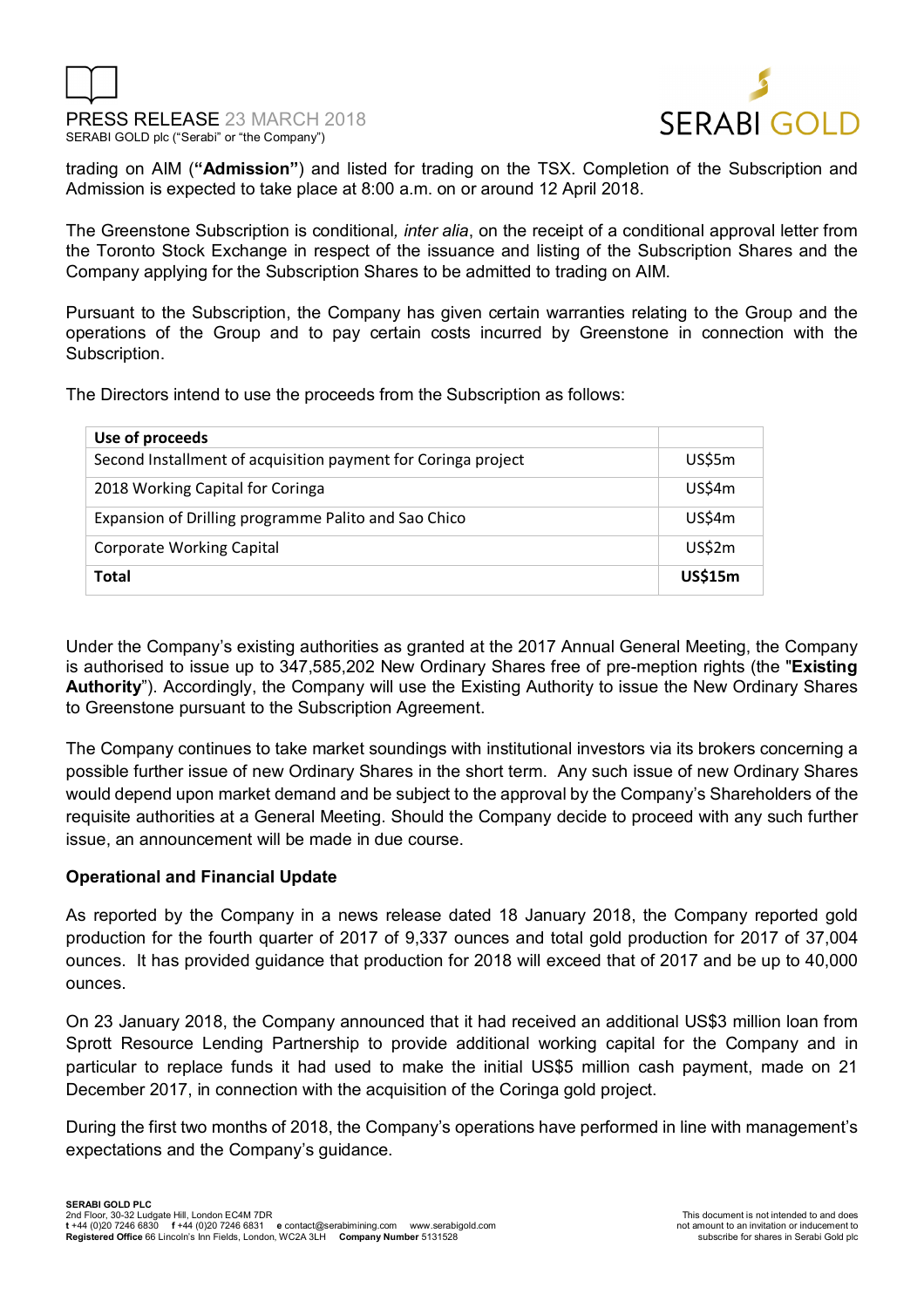



The Company's cash balance at the end of February 2018 was approximately US\$6.1 million. The Company will announce its full year audited financial results on 29 March 2018. It anticipates that the results will be broadly consistent with the unaudited financial results to 30 September 2017. The Company does expect that it will record a further provision in respect of the carrying value of its coarse ore stockpiles of approximately US\$320,000 in the fourth quarter of 2017, and will classify approximately US\$1.4 million of taxes that are owed to the Company as being due in more than 12 months. Previously the Company had reported these recoverable taxes as being due in less than 12 months.

## **Relationship Agreements**

Greenstone will hold a 29.82% interest in the enlarged issued share capital of the Company on completion of the Subscription. Fratelli's interest in the issued share capital of the Company will reduce from 55.13% to 38.69% following completion of the Subscription. The Company has today entered into a relationship agreement with Greenstone and a new relationship agreement with Fratelli. These agreements include protections to ensure Serabi is able to continue to operate independently of these two major shareholders and ensure that the Company always has two independent non-executive directors but also provides Greenstone and Fratelli with certain rights with respect to the Company.

Under the terms of the Relationship Agreements:

- Each of Fratelli and Greenstone shall have, for as long as it holds an interest of 23% or more in the share capital of the Company, the right to appoint two directors to the Board and, for so long as it holds an interest of 15% or more but less than 23% of the share capital of the Company, the right to appoint one director to the Board.
- Each of Fratelli and Greenstone shall have, for as long as it holds an interest of 15% or more in the share capital of the Company:
	- certain information rights regarding the Company's business; and
	- anti-dilution rights such that they will have the right, but not the obligation, to participate in new placings of Ordinary Shares (including placings in connection with an acquisition or for noncash consideration) in order to retain their ownership percentage. Where Greenstone and/or Fratelli elect to exercise this anti-dilution right:
		- (i) if the new placing is for cash, each of Fratelli and Greenstone will participate on substantially the same terms as any other participant in the new placing; or
		- (ii) if the new placing is for non-cash consideration, Fratelli and Greenstone will each have the right to subscribe for such number of shares as are required to maintain their current percentage holdings at a price per Ordinary Share equal to the VWAP of the Company's Ordinary Shares for the 5-day period ending on the date ending two business days prior to the announcement of that new placing.
- Unless otherwise approved by Greenstone and Fratelli, the Company has agreed not to undertake, for a period of six months commencing on the completion of the Subscription, any further issue of Ordinary Shares (other than exercise of share options to employees) unless such further issue is undertaken at a price greater than the Subscription Price.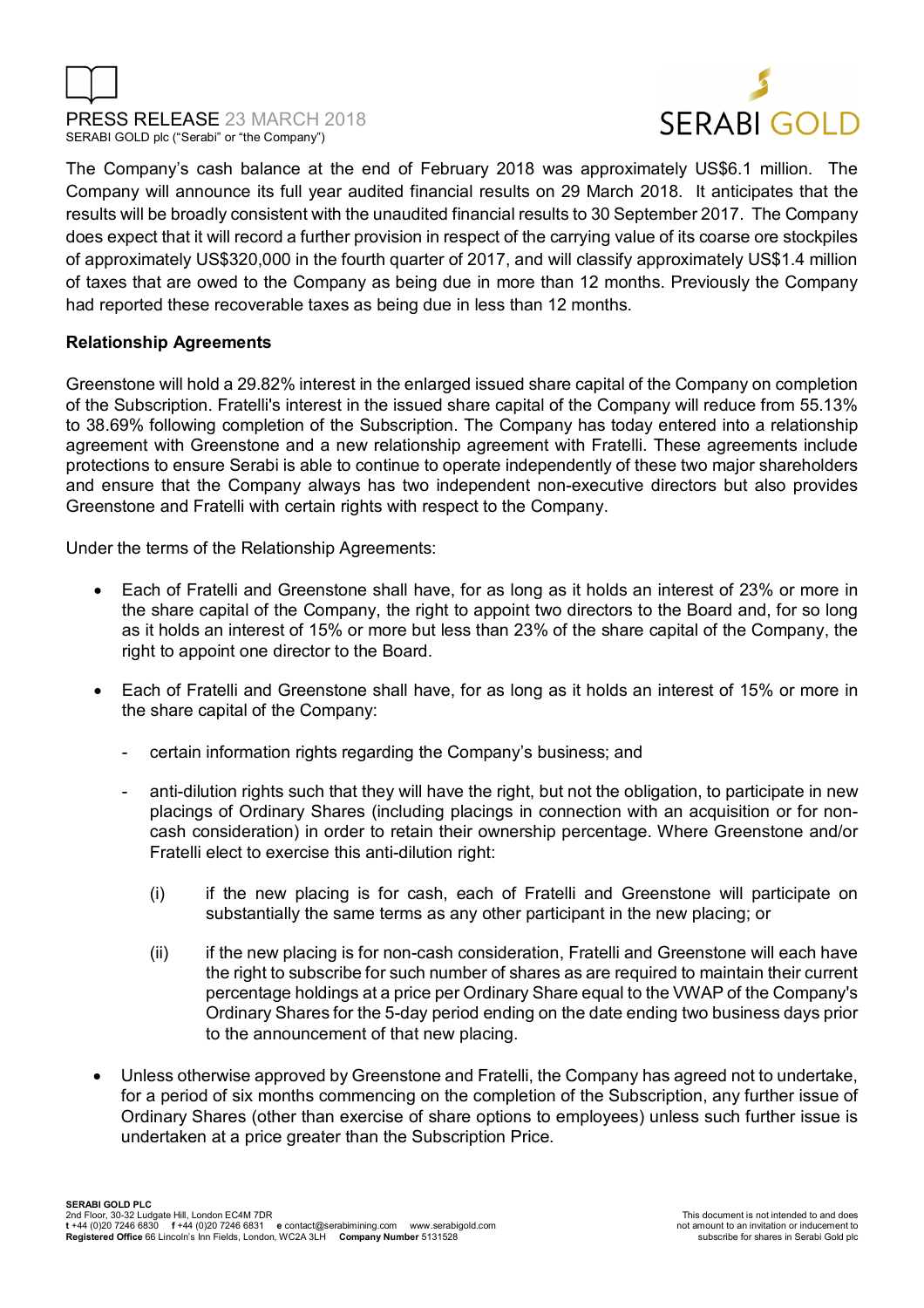



As a further undertaking and subject to certain customary exemptions, Greenstone has undertaken that it will not, for a period of six months from admission of the Subscription Shares, offer, lend, mortgage, assign, charge, pledge, sell or contract to sell or issue any interest in any Ordinary Shares held by it.

The new relationship agreement with Fratelli is conditional on the Subscription having completed. Until the Subscription completes or in the event that the Subscription does not complete for any reason, Fratelli will continue to be bound by their relationship agreement with the Company dated 28 January 2014.

As Fratelli Investments is interested in more than 10 per cent. of the issued ordinary share capital of the Company, the new Fratelli relationship agreement ("**Revised Agreement**") is a related party transaction for the purposes of Rule 13 of the AIM Rules. As Eduardo Rosselot and Nicolas Banados, Non-executive Directors of the Company, are both nominated Board appointees of Fratelli Investments, they are not independent for the purposes of the AIM Rules. For the purposes of the AIM Rules, the Independent Directors, comprising the Board (other than Eduardo Rosselot and Nicolas Banados) consider, having consulted with the Company's nominated adviser, that the terms of the Revised Agreement are fair and reasonable insofar as Shareholders are concerned.

## **Project Steering Committee**

Pursuant to the terms of the Relationship Agreements, the Company has agreed to establish a Project Steering Committee, which will include appointees from both Fratelli and Greenstone.

The primary role of the Project Steering Committee is to, among others, recommend a governance and reporting framework for the Group's portfolio of producing assets, its existing exploration portfolio, the recently acquired Coringa Gold Project and assess and review any proposed mergers and acquisitions. The Project Steering Committee will make recommendations to the Board on key matters but will not have the power to take decisions in respect of the Group's business.

The Project Steering Committee will be chaired by the Chief Executive Officer.

## **Further AIM disclosures relating to Mr Sawyer's appointment**

Further disclosures on Mr Sawyer, as required under Schedule Two, paragraph (g) (i)-(viii) of the AIM Rules for Companies, are as follows. Mark Raymond Sawyer (age 49), has held the following directorships and/or partnerships in the past five years:

| Current:                                | Past:                               |
|-----------------------------------------|-------------------------------------|
| <b>Future Fuels No.1 LLP</b>            | Ardea Exploration Pty Limited       |
| <b>Greenstone Capital LLP</b>           | Atriplex Pty Limited                |
| <b>Greenstone Management Limited</b>    | Twenty First Century Legacy Limited |
| <b>Greenstone Management II Limited</b> | Kalgoorlie Nickel Pty Ltd           |
| Greenstone Resources Limited (Guernsey) | <b>Triausmin Pty Limited</b>        |
| Greenstone Resources (UK) Limited       | Yerilla Nickel Pty Limited          |
| Greenstone Resources L.P.               |                                     |
| Greenstone Resources II L.P.            |                                     |
| Hampton Nickel Pty Limited              |                                     |
| <b>Heron Resources Limited</b>          |                                     |
| <b>Metro Mining Limited</b>             |                                     |
| North River Resources PLC               |                                     |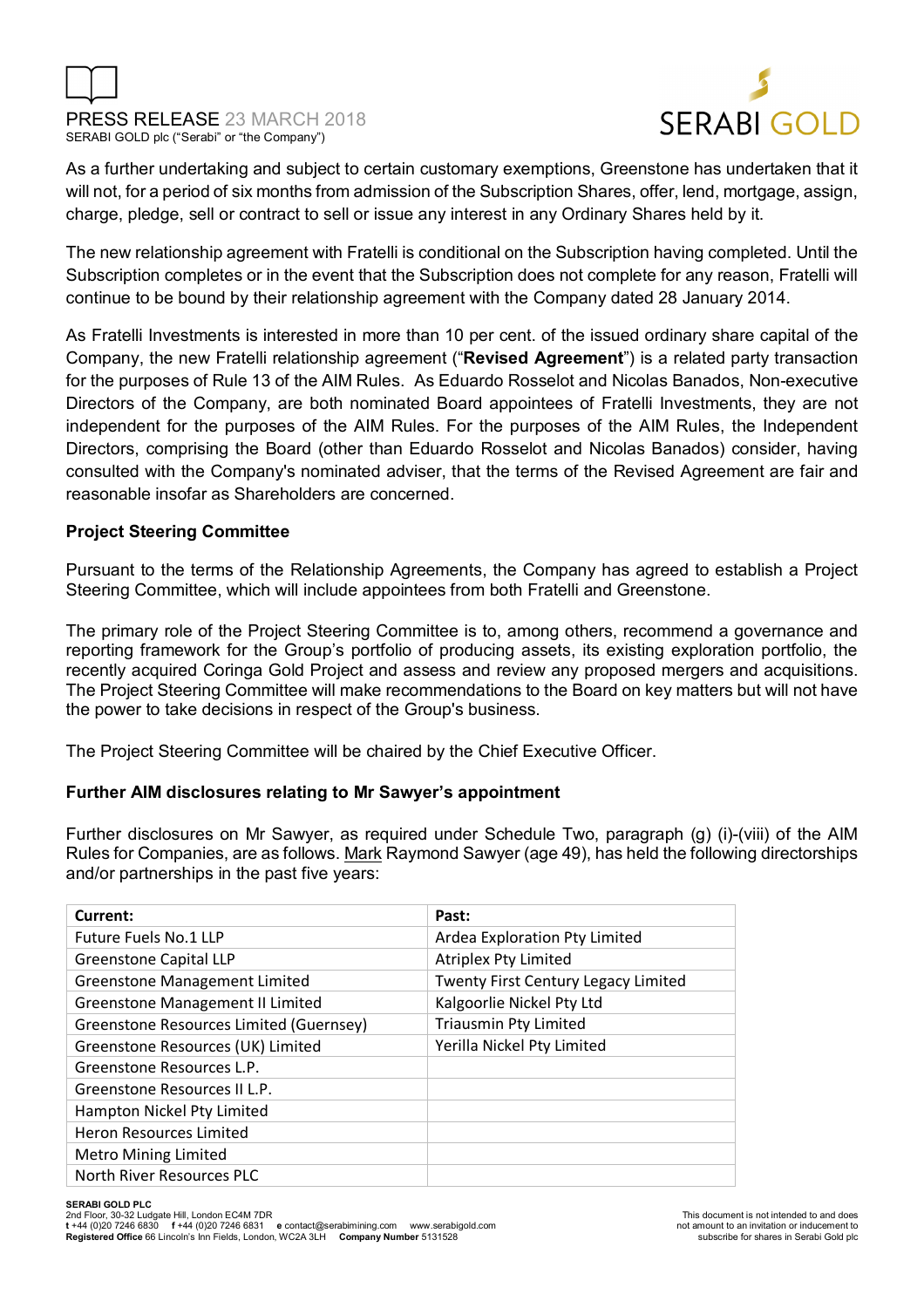

PRESS RELEASE 23 MARCH 2018 SERABI GOLD plc ("Serabi" or "the Company")



| Ochre Resources Pty Limited           |  |
|---------------------------------------|--|
| <b>Tarago Exploration Pty Limited</b> |  |
| <b>Tarago Operations Pty Limited</b>  |  |
| Waterfall Management Limited          |  |
| Waterfall Resources L.P.              |  |
| Waterfall Resources II L.P.           |  |
| Waterfall Management II Limited       |  |
| Woodlawn Mine Holdings Pty Ltd        |  |
|                                       |  |

As at the date of this announcement, Mr Sawyer does not have any direct personal interest in any ordinary shares of the Company. As set out further above, Greenstone Resources II L.P. has subscribed for 297,759,419 New Ordinary Shares in the capital of Serabi which on completion of the Subscription will represent 29.82 per cent. of the enlarged issued share capital of Serabi. Mr Sawyer is a director of Greenstone Resources II L.P. There is no further information to be disclosed in relation to Mr Sawyer's appointment pursuant to AIM Rule 17 or paragraph (g) of Schedule Two of the AIM Rules for Companies.

## **Total Voting Rights**

Following the issue of the Subscription Shares, the Company's issued share capital will consist of 998,602,989 Ordinary Shares with a nominal value of 0.5p each, with voting rights. The Company does not hold any Ordinary Shares in Treasury. Therefore the total number of Ordinary Shares in the Company with voting rights will be 998,602,989.

Following completion of the Subscription, the above figure of 998,602,989 Ordinary Shares may be used by shareholders in the Company as the denominator for the calculations by which they will determine if they are required to notify their interest in, or a change to their interest in, the share capital of the Company under the Financial Conduct Authority's Disclosure Guidance and Transparency Rules.

## *Glossary of Technical Terms*

#### *The following is a glossary of technical terms:*

*Note: Mineral resources and reserves were estimated in conformity with the widely accepted CIM Estimation of Mineral Resource and Mineral Reserves Best Practices Guidelines (the "Guidelines") and are reported in accordance with the Canadian Securities Administrators' National Instrument 43-101" and the definitions applicable to individual categories of reserves and resources are set out in the Guidelines. The Glossary below includes only a summary of these definitions and readers can access the full definitions at http://web.cim.org/standards/menupage.cfm?sections=177&menu=178* 

#### *"Au" means gold.*

 *"CIM" means Canadian Institute of Mining, Metallurgy and Petroleum.* 

*"development" - excavations used to establish access to the mineralised rock and other workings.* 

*"grade" is the concentration of mineral within the host rock typically quoted as grams per tonne (g/t), parts per million (ppm) or parts per billion (ppb).* 

#### *"g/t" means grams per tonne.*

*"Indicated Mineral Resource" is that part of a Mineral Resource for which quantity, grade or quality, densities, shape and physical characteristics can be estimated with a level of confidence sufficient to allow the appropriate application of technical and economic parameters, to support mine planning and evaluation of the economic viability of the deposit. The estimate is based on detailed and reliable exploration and testing information gathered through*